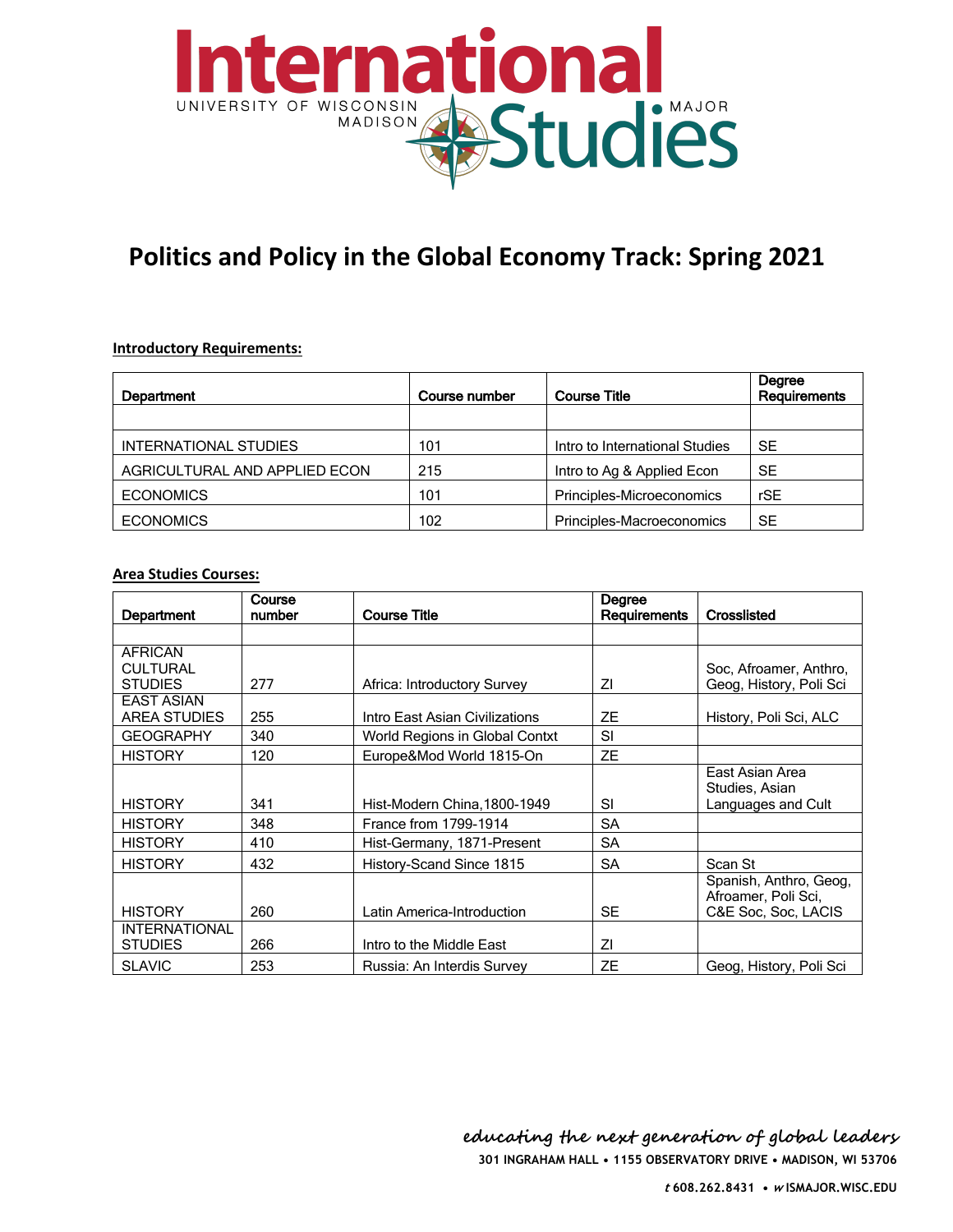

# Track Core Courses: Politics and Policy in the Global Economy Track

| Department              | Course<br>Number | <b>Course Title</b>     | Degree<br><b>Requirements</b> | Crosslisted |
|-------------------------|------------------|-------------------------|-------------------------------|-------------|
|                         |                  |                         |                               |             |
|                         |                  |                         |                               |             |
| <b>AGRICULTURAL AND</b> |                  | Environment&Global      |                               |             |
| <b>APPLIED ECON</b>     | 244              | Economy                 | <b>SE</b>                     | Envir St    |
| <b>AGRICULTURAL AND</b> |                  | Econ Probs-Developing   |                               |             |
| <b>APPLIED ECON</b>     | 474              | Areas                   | SI                            | Econ        |
| <b>ECONOMICS</b>        | 464              | International Trade     | <b>SA</b>                     |             |
| <b>ECONOMICS</b>        | 475              | Economics of Growth     | <b>SA</b>                     |             |
|                         |                  | Growth&Develpmt Global  |                               |             |
| INTERNATIONAL STUDIES   | 374              | Econ                    |                               | AAE         |
|                         |                  | Universal Basic Income: |                               |             |
|                         |                  | The Politics behind a   |                               |             |
| INTERNATIONAL STUDIES   | 315              | <b>Global Movement</b>  |                               | Geog        |
|                         |                  | Internat'l Political    |                               |             |
| POLITICAL SCIENCE       | 350              | Economy                 | <b>SA</b>                     |             |
|                         |                  | Soc:Devlp Societies/3rd |                               |             |
| <b>SOCIOLOGY</b>        | 630              | Wld                     | <b>SD</b>                     | C&E Soc     |
|                         |                  | Sociol-Economic         |                               |             |
| <b>SOCIOLOGY</b>        | 652              | Institutions            | <b>SA</b>                     | C&E Soc     |

# **Issues Courses: Politics and Policy in the Global Economy Track**

| Department                                                   | Course<br><b>Number</b> | <b>Course Title</b>                    | <b>Topic Title</b><br><b>Descr</b> | Degree<br><b>Requirements</b> | <b>Crosslisted</b>                 |
|--------------------------------------------------------------|-------------------------|----------------------------------------|------------------------------------|-------------------------------|------------------------------------|
|                                                              |                         |                                        |                                    |                               |                                    |
| <b>AGRICULTURAL</b>                                          |                         | Environment&Global                     |                                    |                               |                                    |
| AND APPLIED ECON                                             | 244                     | Economy                                |                                    | <b>SE</b>                     | Envir St                           |
| <b>AGRICULTURAL</b>                                          |                         | Econ Probs-Developing                  |                                    |                               |                                    |
| AND APPLIED ECON                                             | 474                     | Areas                                  |                                    | SI                            | Econ                               |
| <b>AGRICULTURAL</b><br>AND APPLIED ECON                      | 350                     | World Hunger & Malnutrition            |                                    | BI                            | Nutr Sci,<br>Agronomy,<br>Inter-AG |
| <b>AGRICULTURAL</b><br>AND APPLIED ECON                      | 531                     | <b>Natural Resource Economics</b>      |                                    | SI                            | F&W Ecol, Econ                     |
| <b>ASIAN LANGUAGES</b><br>AND CULTURES                       | 458                     | Hist SE Asia Since 1800                |                                    | SI                            | History                            |
| CHICANA/O &<br>LATINA/O STUDIES                              | 302                     | <b>Mexican-American Politics</b>       |                                    | SI                            | Poli Sci                           |
| <b>COMMUNITY &amp;</b><br><b>ENVIRONMENTAL</b><br><b>SOC</b> | 540                     | Soc-Int'l Dev, Envir&Sustain           |                                    | SI                            | Soc. Envir St                      |
| <b>ECONOMICS</b>                                             | 464                     | International Trade                    |                                    | <b>SA</b>                     |                                    |
| <b>ECONOMICS</b>                                             | 475                     | Economics of Growth                    |                                    | <b>SA</b>                     |                                    |
| <b>ECONOMICS</b>                                             | 330                     | Money and Banking                      |                                    | SI                            |                                    |
| <b>ECONOMICS</b>                                             | 390                     | Contemporary Economic<br><b>Issues</b> | The Chinese<br>Economy             | SI                            |                                    |

educating the next generation of global leaders 301 INGRAHAM HALL . 1155 OBSERVATORY DRIVE . MADISON, WI 53706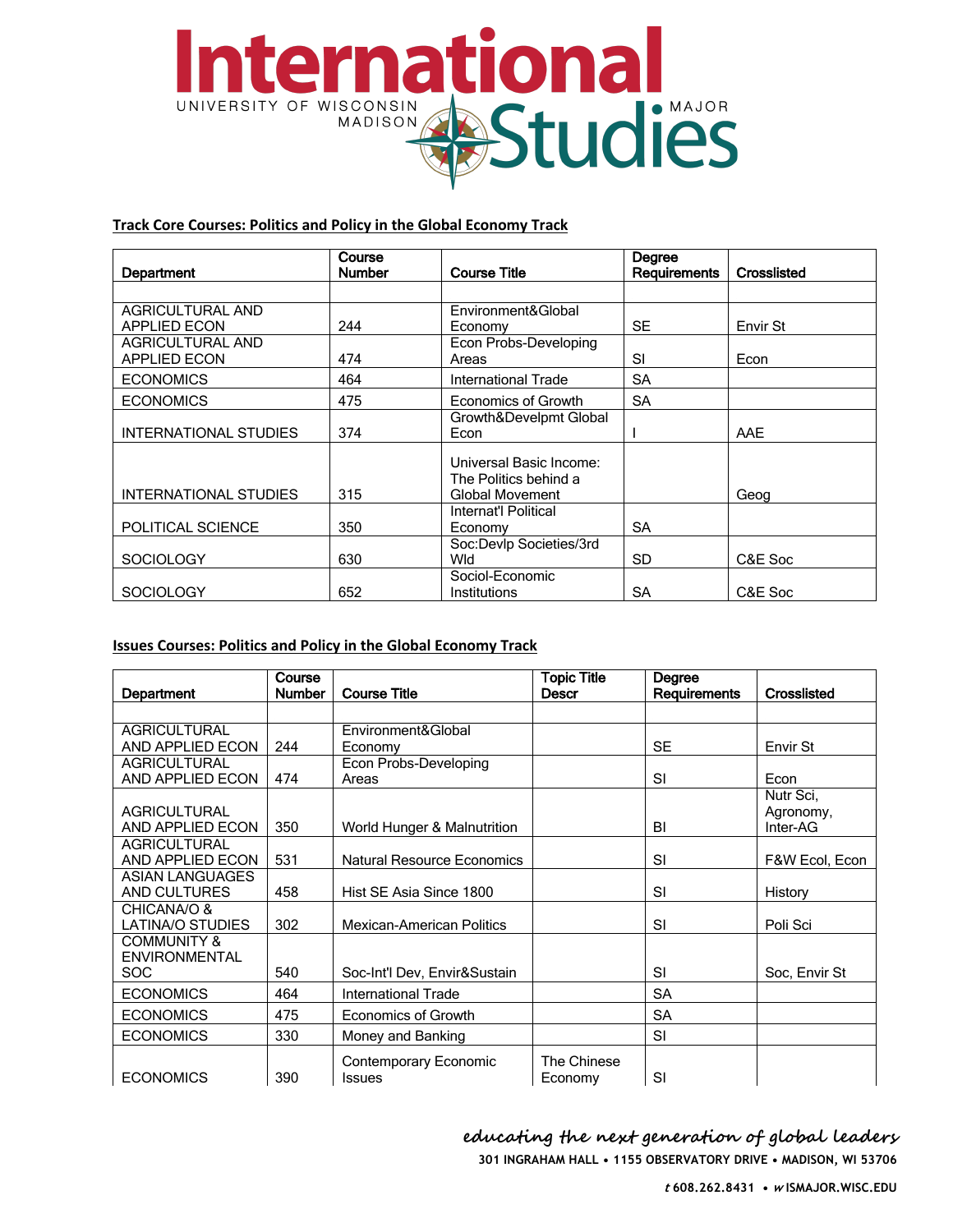# ternational UNIVERSITY OF WISCONSIN STUDIES

| <b>ECONOMICS</b>                                         | 390 | Challenges for<br>Contemporary Economic<br><b>Issues</b><br><b>Markets</b> |  | SI        |                  |
|----------------------------------------------------------|-----|----------------------------------------------------------------------------|--|-----------|------------------|
| <b>ECONOMICS</b>                                         | 466 | <b>American Economy Since</b><br>1865                                      |  | SI        | History          |
| <b>EDUCATIONAL</b><br>POLICY STUDIES                     | 240 | <b>Comparative Education</b>                                               |  | SI        |                  |
| <b>EDUCATIONAL</b><br>POLICY STUDIES                     | 220 | Human Rights and Education                                                 |  | EZ        |                  |
| <b>ENVIR ST-</b><br><b>GAYLORD NELSON</b><br><b>INST</b> | 349 | <b>Climate Change Governance</b>                                           |  | SI        |                  |
| <b>FRENCH (FRENCH</b><br>AND ITALIAN)                    | 314 | Comtemp Iss-<br>Gov, Org&Enterprise                                        |  | D         | Intl Bus         |
| <b>GEOGRAPHY</b>                                         | 340 | World Regions in Global<br>Contxt                                          |  | SI        |                  |
| <b>GEOGRAPHY</b>                                         | 139 | <b>Global Environmental Issues</b>                                         |  | <b>SE</b> | Envir St         |
| <b>GEOGRAPHY</b>                                         | 318 | Introduction to Geopolitics                                                |  | SI        |                  |
| <b>GEOGRAPHY</b>                                         | 339 | <b>Environmental Conservation</b>                                          |  | SI        | Envir St         |
| <b>GEOSCIENCE</b>                                        | 411 | <b>Energy Resources</b>                                                    |  | PI        | Envir St         |
| <b>HISTORY</b>                                           | 450 | Making of Modern South<br>Asia                                             |  | ZA        | History          |
| <b>INTERNATIONAL</b><br><b>BUSINESS</b>                  | 200 | <b>International Business</b>                                              |  | $\star$   |                  |
| <b>INTERNATIONAL</b><br><b>BUSINESS</b>                  | 320 | Intercultural Communctn in<br><b>Bus</b>                                   |  | $\star$   | Gen Bus          |
| <b>INTERNATIONAL</b><br><b>STUDIES</b>                   | 374 | Growth&Develpmt Global<br>Econ                                             |  |           | AAE              |
| <b>INTERNATIONAL</b><br><b>STUDIES</b>                   | 434 | The Politics of Human Rights                                               |  | SI        | Poli Sci         |
| <b>INTERNATIONAL</b><br><b>STUDIES</b>                   | 335 | Globalization and Education                                                |  | <b>SE</b> | Ed Pol, Relig St |
| <b>JEWISH STUDIES</b>                                    | 665 | <b>Israeli Politics and Society</b>                                        |  | <b>SA</b> | Pol Sci          |
| <b>JOURN AND MASS</b><br><b>COMMUNICATION</b>            | 618 | Mass Comm & Political<br>Behav                                             |  | <b>SA</b> |                  |
| <b>JOURN AND MASS</b><br><b>COMMUNICATION</b>            | 620 | International Communication                                                |  | <b>SA</b> |                  |
| <b>MARKETING</b>                                         | 420 | <b>Global Marketing Strategy</b>                                           |  | <b>SA</b> | Intl Bus         |
| <b>POLITICAL</b><br><b>SCIENCE</b>                       | 350 | Internat'l Political Economy                                               |  | <b>SA</b> |                  |
| <b>POLITICAL</b><br><b>SCIENCE</b>                       | 377 | Nuclear Weapons&World<br>Poltc                                             |  | <b>SD</b> |                  |
| <b>POPULATION</b><br><b>HEALTH SCIENCES</b>              | 370 | Publ Hlth:Local-Globl<br>Perspect                                          |  | WE        |                  |
| <b>SOCIOLOGY</b>                                         | 630 | Soc:Devlp Societies/3rd Wld                                                |  | <b>SD</b> | C&E Soc          |
| <b>SOCIOLOGY</b>                                         | 652 | Sociol-Economic Institutions                                               |  | <b>SA</b> | C&E Soc          |
| SOCIOLOGY                                                | 626 | Social Movements                                                           |  | <b>SA</b> |                  |

educating the next generation of global leaders 301 INGRAHAM HALL . 1155 OBSERVATORY DRIVE . MADISON, WI 53706